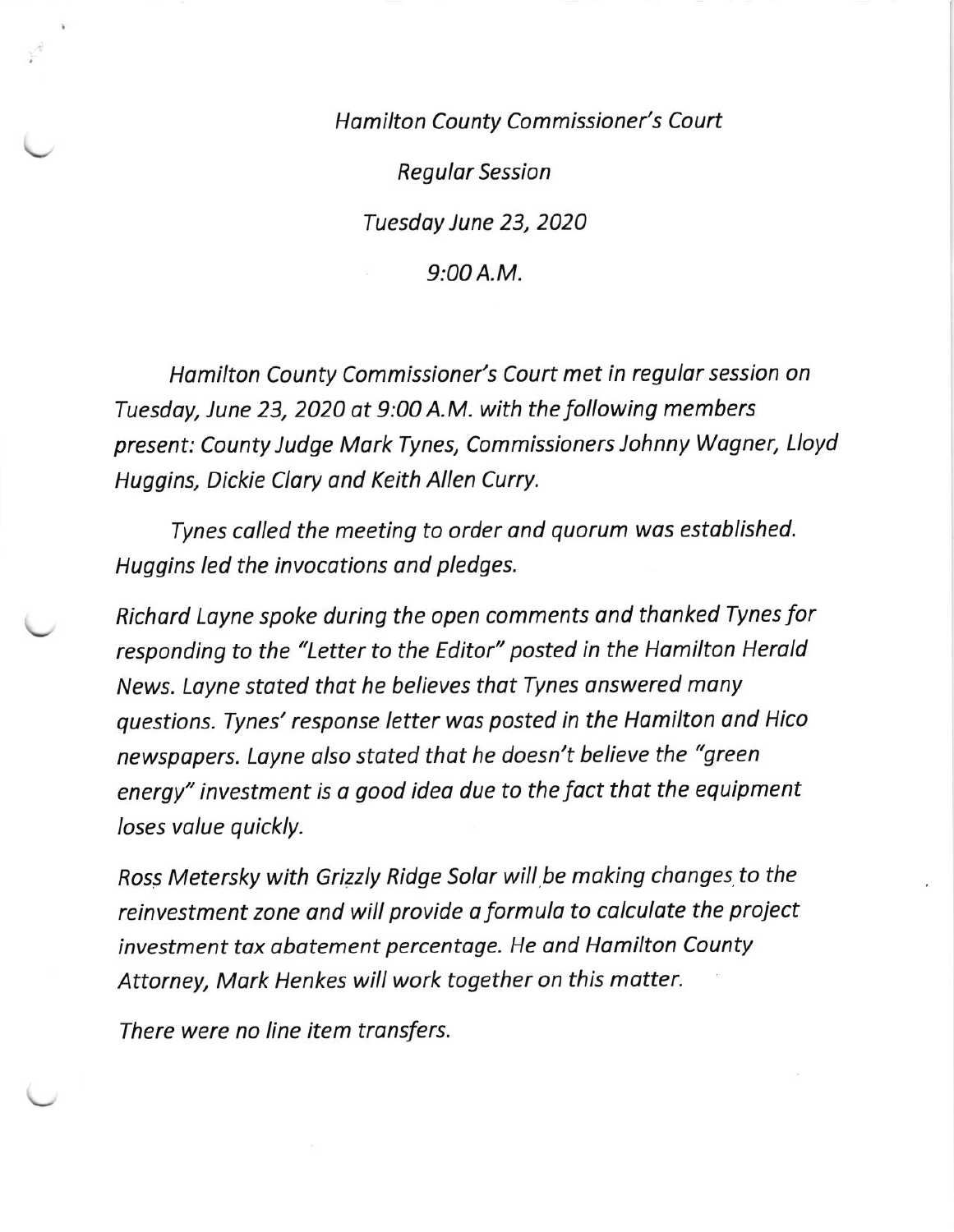Huggins made the motion and Wagner seconded the approval of the consent agenda

A. Minutes of the June 16, 2020 were incorrect in the Coronavirus Relief Fund. The amount recorded was intended for the NIBRS grant. B. Approve departmental reports - none submitted

C. Approve bills submitted for payment in the amount of \$32,272.31 in-between bills in the amount of  $$10,694.42$  and payroll in the amount of \$7o,o85.22

D, Certificates of continuing education-there were none E. Application(s) for culvert installation-There was one in Precinct <sup>z</sup> F. Building use & request- August 21 and  $29^{th}$ , 2020-Dove Festival Pageant

The motion passed unanimously.

There were no personnel updates.

There were no updates on the facilities.

Wagner made the motion and Curry seconded the approval of the bond for County Clerk Deputy, Rachel Lamb. The motion passed unanimously.

Huggins mode the motion ond Tynes seconded the reenlisting of new bids for a motor grater for Precinct 3 as Huggins has rejected the others. The motion passed unanimously.

Clary made the motion and Wagner seconded the NIBRS Grant for the Sheriff's Department. The motion carried unanimously.

Clary made the motion and Huggins seconded the HAVA Grant Application. The motion carried unanimously.

No action was taken on the burn ban.